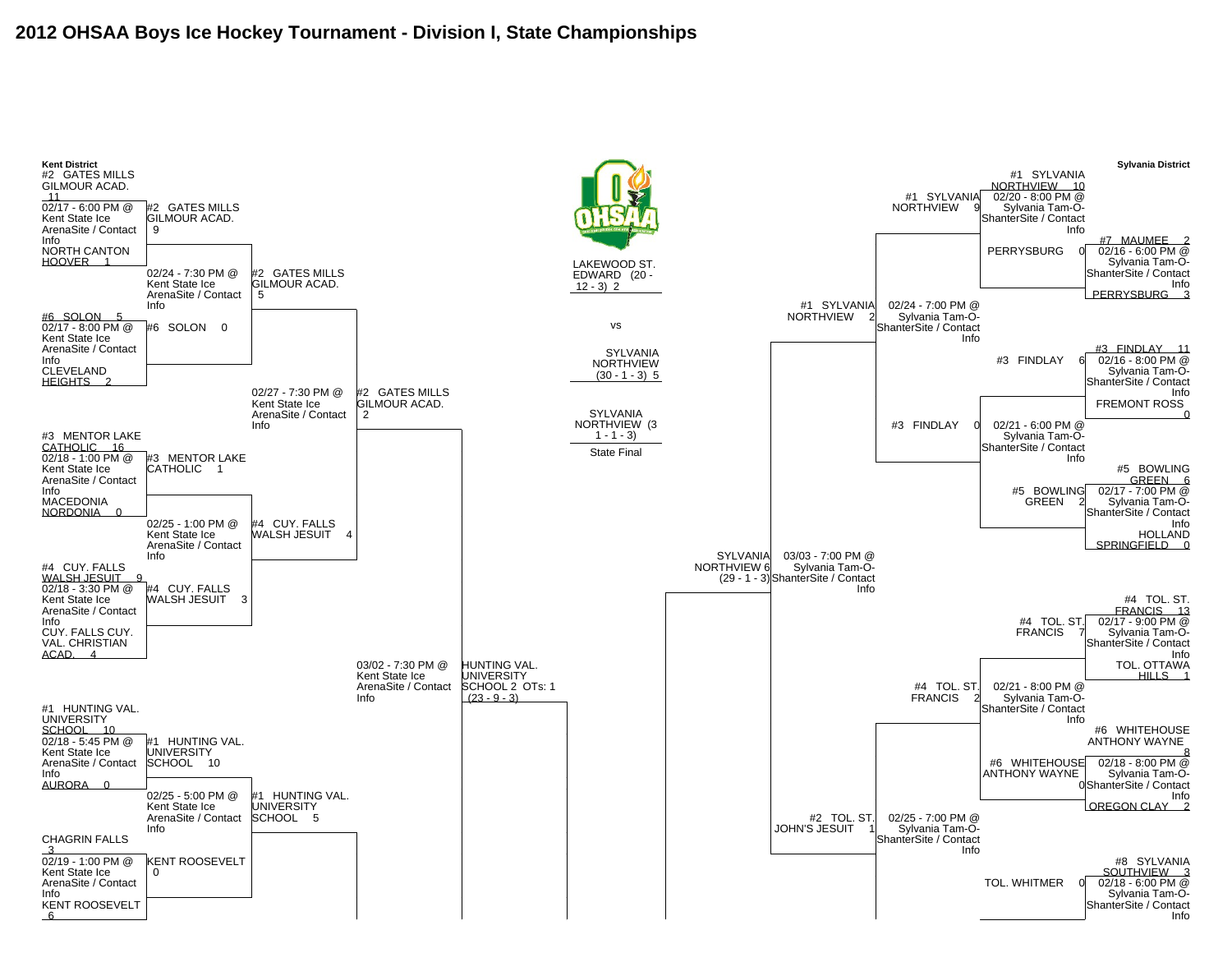## **2012 OHSAA Boys Ice Hockey Tournament - Division I, State Championships**

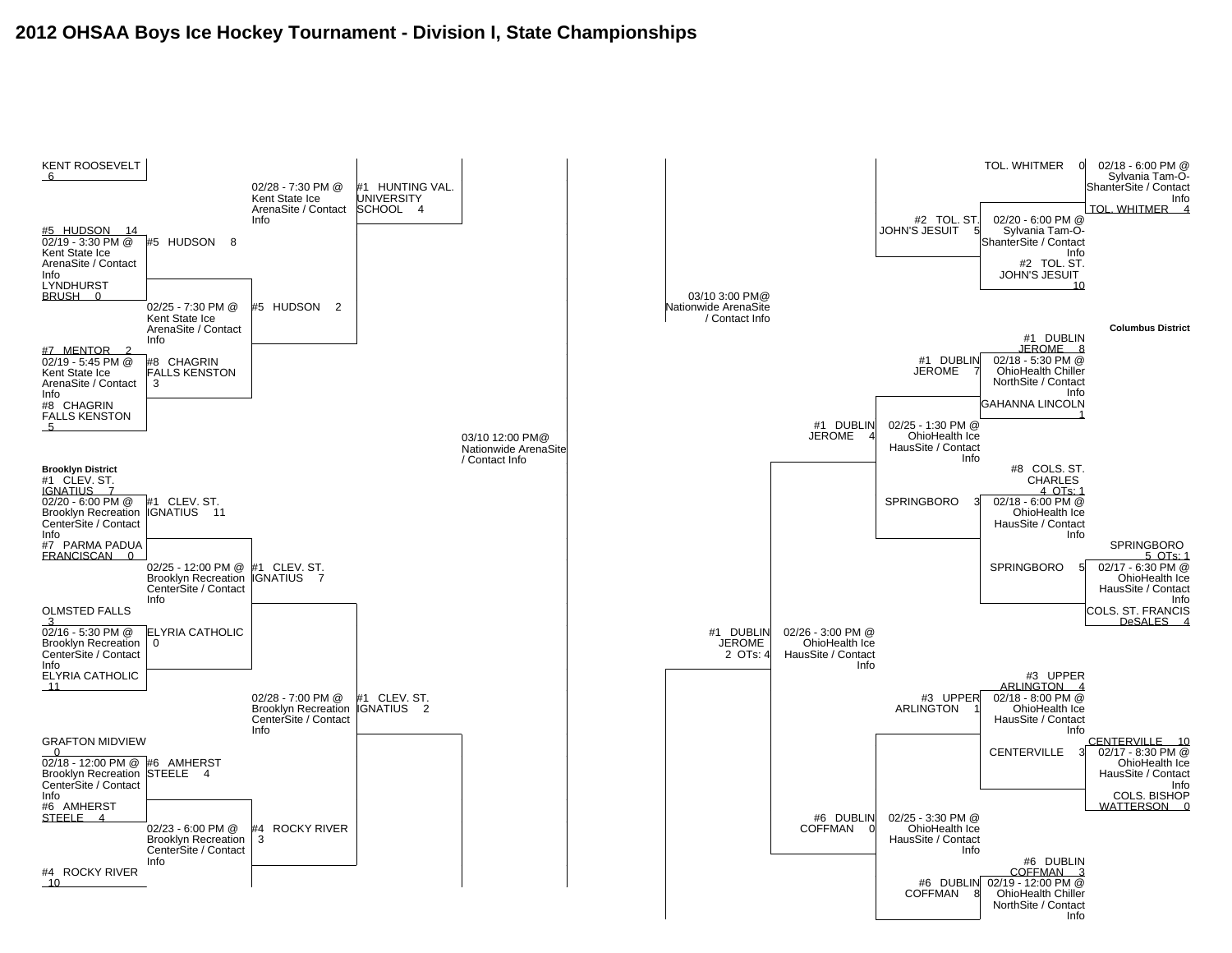## **2012 OHSAA Boys Ice Hockey Tournament - Division I, State Championships**